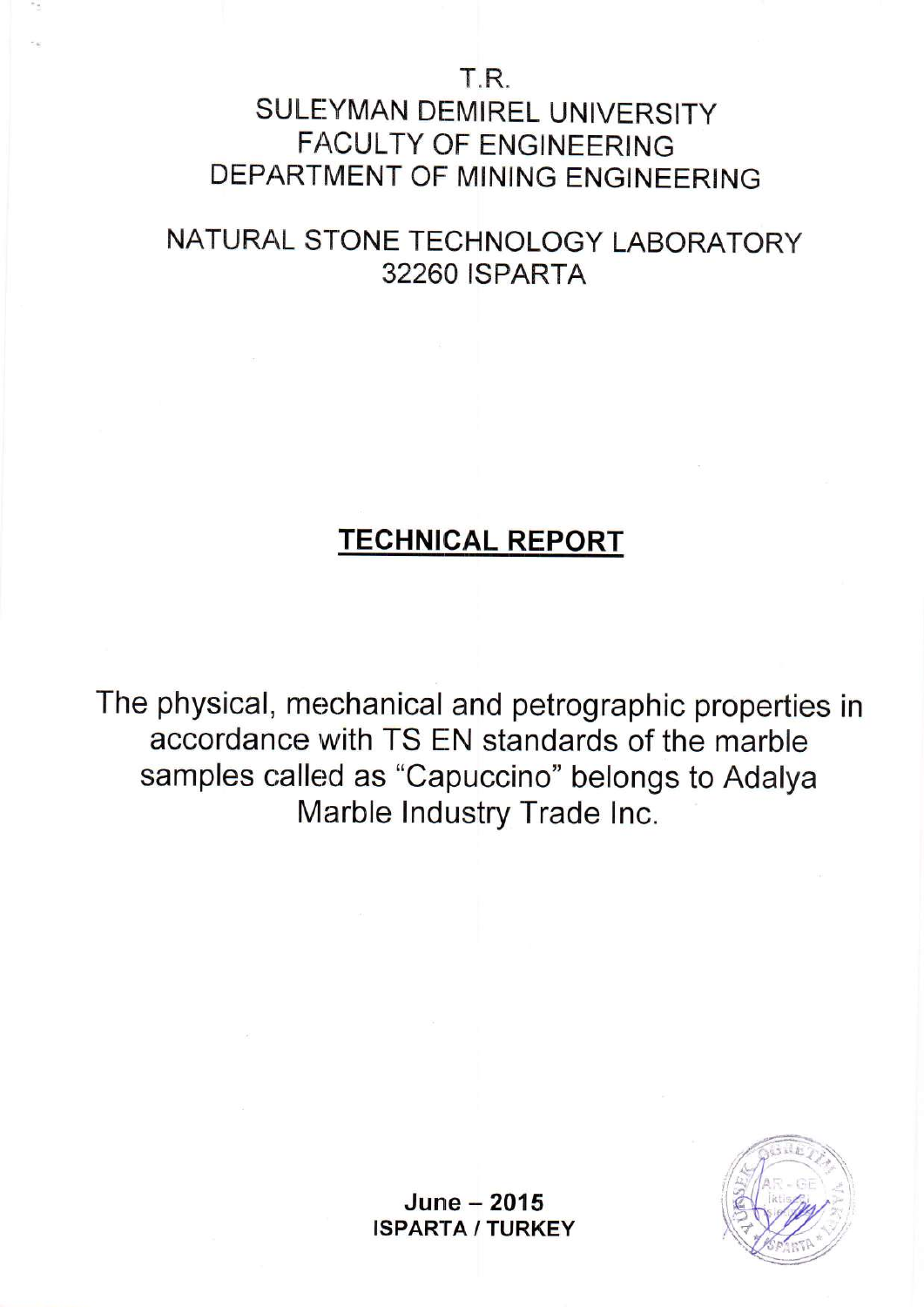

#### T.R. SULEYMAN DEMIREL UNIVERSITY MINING ENGINEERING DEPARTMENT NATURAL STONE TECHNOLOGY LABORATORY 32260 / ISPARTA/TURKEY Phone: +90 246 211 1308 - 211 1305 - 211 1703 Fax: +90 246 237 0859

Gsm: (532) 408 4974 (538) 735 0209 E-mail : servetdemirdag@sdu.edu.tr; nazmisengun@sdu.edu.tr

# PREFACE

Various laboratory tests were applied in accordance with TS EN standards to determine the physical and mechanical properties and petrographic descriptions of marble samples called as "Capuccino" belongs to Adalya Marble Industry Trade Inc.. The results of tests are presented in Tables.  $02 / 06 / 2015$